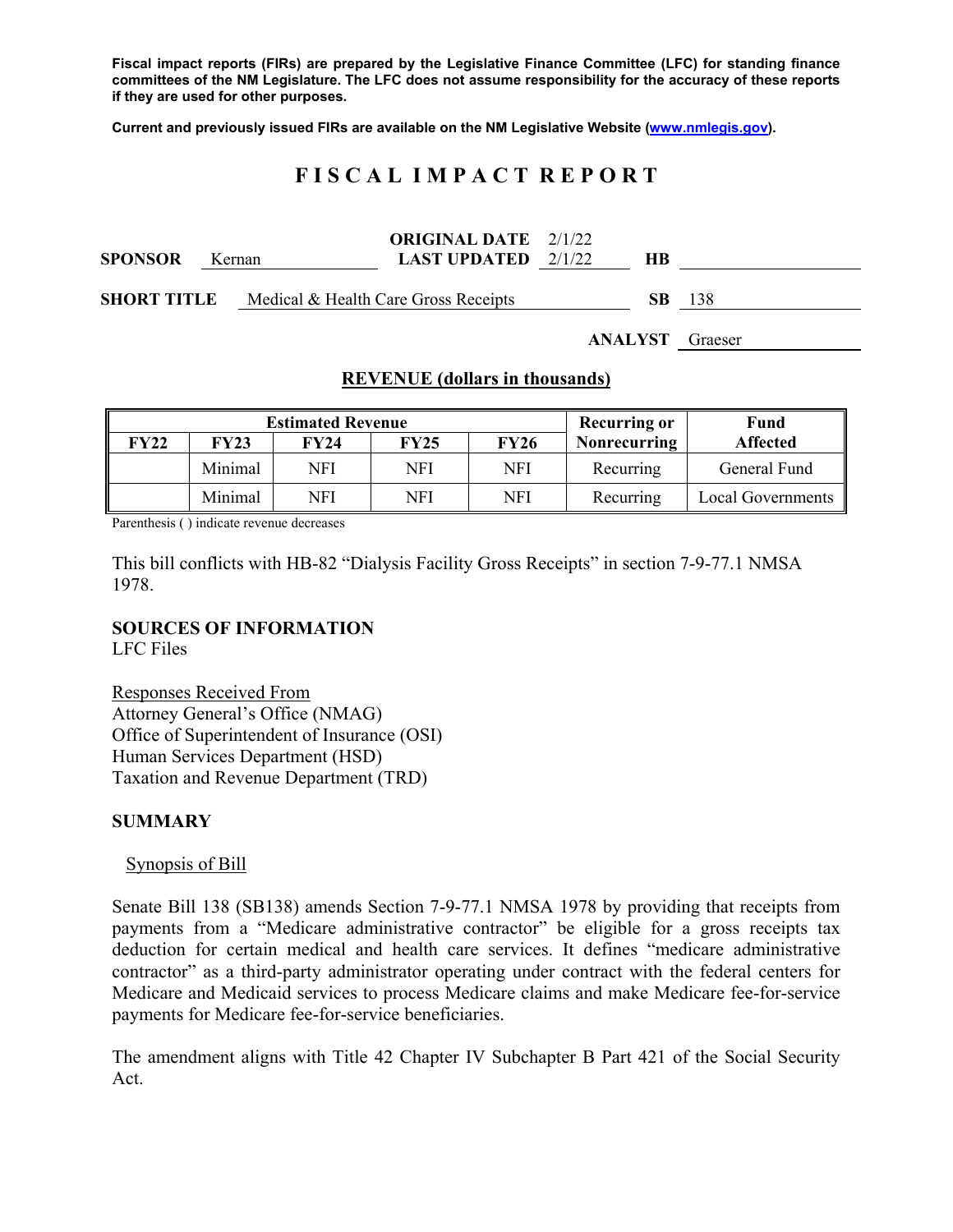# **§ 421.401 Definitions.**

*Medicare Administrative Contractor* (MAC) means an agency, organization, or other person with a contract under section 1874A of the act.

SB138 also adds hospice and nursing homes to the list of entities that may deduct payments from the U.S. Government, agency, or Medicare administrative contractor for services provided to Medicare beneficiaries.

The effective date of this bill is July 1, 2022.

# **FISCAL IMPLICATIONS**

The provisions in this bill seem to be technical in nature and probably the result of a gross receipts tax audit or managed audit. In practice, the provisions of this bill are intended to confirm hospice and nursing homes' current practice of deducting payments from a Medicare services contractor who is acting on behalf of the Center for Medicaid and Medicare Services (CMS).

TRD indicates, "…the proposed changes to Section 7-9-77.1 NMSA 1978 clarify that Medicare administrative contractors' payments for Medicare beneficiaries are eligible for the Gross Receipts Tax (GRT) deduction. This deduction is not separately reported by taxpayers. Taxation and Revenue Department (Tax & Rev) understands that currently this deduction is being taken for such payments and therefore the clarification in the statute would have no fiscal impact. Similarly, nursing homes and hospices are already permitted to take the deduction, so the bill merely clarifies existing interpretation of the statute and has no fiscal impact."

## **SIGNIFICANT ISSUES**

OSI notes that, "…SB138 adds payments from Medicare administrative contractors as a source of tax deductible payments for certain services delivered to Medicare beneficiaries. The Centers for Medicare and Medicaid (CMS) uses regional fiscal intermediaries to administer Medicare Parts A and B, and has done so for decades. … the definition enhances the clarity of the code. It strikes some hard-to-interpret language in Section A concerning the exemption of payments for medical and health care services delivered by nursing homes and hospices, and in its place, the bill adds a new section that clarifies the language that was struck in Section A."

HSD has similar comments. "A Medicare administrative contractor is defined in Section (1)(J)(7) SSA Title XVIII: "*A Medicare Administrative Contractor (MAC) is a private health care insurer that has been awarded a geographic jurisdiction to process Medicare Part A and Part B (A/B) medical claims or Durable Medical Equipment (DME), for Medicare Fee-For-Service (FFS) beneficiaries*. See https://www.cms.gov/Medicare/Medicare-Contracting/Medicare-Administrative-Contractors/What-is-a-MAC.

TRD also confirms this analysis:

**"**Section 7-9-77.1 has been subject to multiple changes over the years, rendering the meaning of the statute potentially unclear. The proposed changes clarify in statute that Medicare administrative contractors who are approved by the Centers for Medicare and Medicaid Services (CMS) to process claims in states are treated equally in the statute